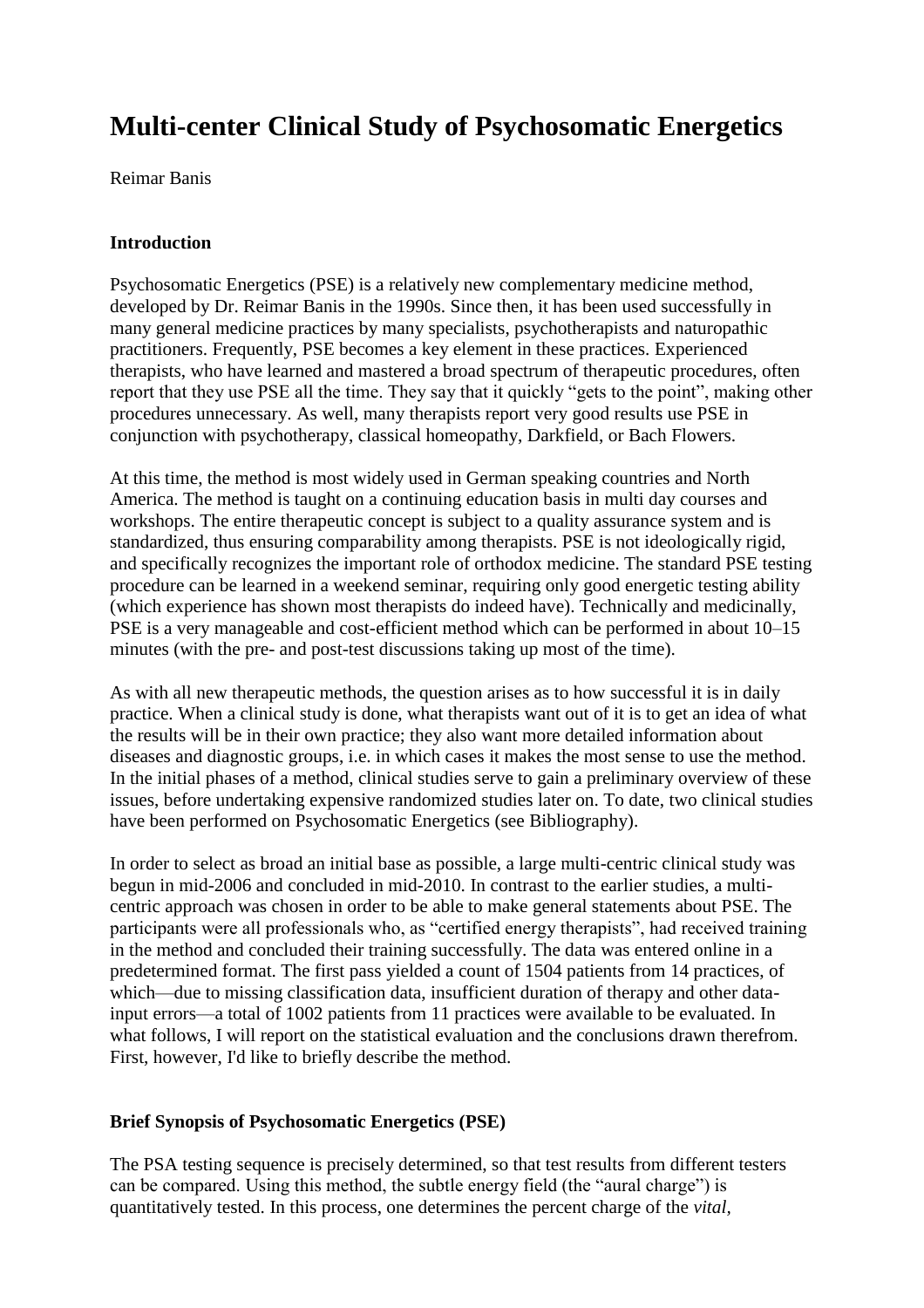*emotional, mental* and *causal* energy fields. Sick people, and people who do not feel well, usually have too little energy. In most cases, the energy reading matches the subjective feeling—and also often the clinical finding. Thus, depressives typically have very low *emotional* readings, and psychotics strikingly low *mental* readings. When the energy situation is improved by PSE therapy, it often triggers physical and mental self-healing processes. A key component of the method is testing for emotional conflicts using specific homeostatic compound remedies (40 Emvita® "emotional remedies"). Conflicts are considered to be energy thieves as well as subconscious behavior manipulators.

The therapist's examination usually uncovers an active conflict which the patient, as a rule, agrees is on the mark. For instance, in a burnout patient with an eating disorder, one will find a conflict with the theme of "wanting to have more, frustration". This kind of conflict is considered to be the cause of both the exhaustion and the eating disorder. The tested homeopathic compound remedy is prescribed for a period of months, during which it should permanently dissolve the conflict energetically. After the conflict has been eliminated, most



patients report having more energy. This energy increase can be quantitatively verified using the  $REBA^{\circledast}$  test device. Moreover, the method has a psychotherapeutic healing effect, thanks to which a patient with an eating disorder can often muster more self-discipline. At the same time, a brief discussion of the conflict theme serves as a "mini-psychotherapy" which enhances the effectiveness of the prescribed homeopathic compound remedies.

Fig. 1 — Kinesiological arm-length test using In our experience, more than one conflict needs to be the REBA® Test Device to check energy level. eliminated in over 95% of patients. Since a single conflict dissolution takes 3 to 4 months, a complete PSE course of treatment generally spans a period of 8–15 months. As a rule, positive results can already be observed after one or two conflicts have been eliminated. Other therapies can be performed in parallel, such as orthodox medical treatment, psychotherapy or some other naturopathic therapy. Often, however, PSE is applied all by itself. Treatment is considered to be finished when no new conflict turns up in testing and the patient's overall condition has improved accordingly. The patient takes the tested-out compound remedy for the entire duration of therapy in order to dissolve a particular conflict.

### **Study Design and Implementation**

Each of the participating therapists received a codename, so that they could input their data anonymously on the project webpage of the website www.rubimed.com. Only the project head was then allowed access to all the data for evaluation purposes. Patient data input was also encoded (first and last name initials plus birthdate). Besides duration of therapy, the number of consultations was noted until therapy was concluded. A primary diagnosis was requested, i.e. that for which the patient came in for treatment. These diagnoses were also entered in encoded form. In addition, the diagnoses were later placed in broad diagnostic groups. The therapeutic results were "graded" by the therapists on a scale of 1 (*excellent*) to 6 (*insufficient*). Incompletely filled out or non-completed therapies were excluded from the study; unfortunately, this applied to about a third of the data sets, and might indicate hectic practice environments, the anonymity inherent in the large number of participants, and the volunteer nature of the study (no remuneration).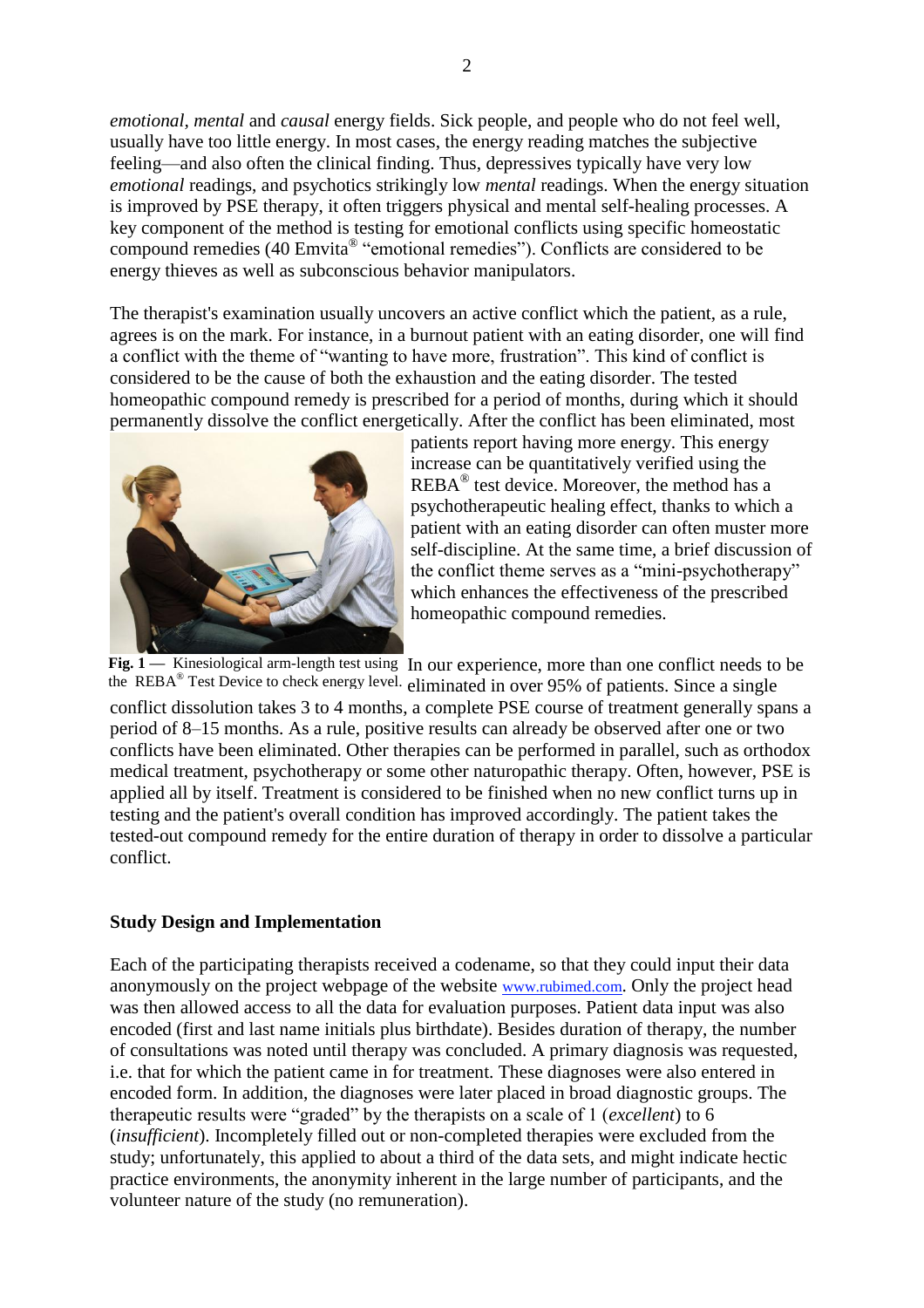### **Evaluation**

Most of the data came from established general practitioners (81.5%). The average age of the patients was 41.3 years. About two thirds of the patients were female. On average, 4.4 consultations were needed to complete the therapy. Average therapy duration was 15.0 months. In 21.7% of cases the therapeutic result was *excellent*, in 51% *good* and in 13.9% *satisfactory*. Taken together, that yields an overall *excellent/good/satisfactory* rate of 86.6% of cases. 7.6% of the cases were rated as *adequate*, 5.8% as *deficient*, and 0.1% as *insufficient*. Breakdown by gender shows that these percentages did not differ by all that much; males had more *excellent* therapeutic outcomes (5.6% more than females), whereas females were somewhat more frequently (7.5% more than men) rated as having *good* therapeutic outcomes (see Table 1).

| TANIC T<br>I requeste y or incrupcing results, by genuer |       |        |        |          |              |  |  |  |  |
|----------------------------------------------------------|-------|--------|--------|----------|--------------|--|--|--|--|
|                                                          |       |        | Gender |          |              |  |  |  |  |
|                                                          |       | Female |        | Male     |              |  |  |  |  |
| Variable                                                 | Value | N      | $% *$  | N        | $% *$        |  |  |  |  |
| Therapeutic result                                       |       | 126    | 19.7   | 75       | 25.3         |  |  |  |  |
|                                                          | 2     | 344    | 53.8   | 137      | 46.3         |  |  |  |  |
|                                                          | 3     | 89     | 13.9   | 43       | 14.5         |  |  |  |  |
|                                                          | 4     | 41     | 6.4    | 27       | 9.1          |  |  |  |  |
|                                                          | 5     | 39     | 6.1    | 14       | 4.7          |  |  |  |  |
|                                                          | 6     | 1      | 0.2    | $\theta$ | $\mathbf{0}$ |  |  |  |  |

**Table 1** — Frequency of therapeutic results, by gender

\* The percentages refer to the portion of the answer category

for each gender (column total per gender  $= 100$  %).

After the overall results, there were two questions of interest: 1. What therapeutic results were attained in each diagnostic group? 2. Was there any observable age dependence in the results? As in the earlier general-medicine clinical studies by Drs. Banis and Dr. Holschuh-Lorang, diagnostic groups were created to check whether there were any differences between them, and to see which clinical pictures seemed to respond particularly well to treatment. Concerning the selection of diagnostic groups, I'd like to emphasize that they don't have to do with run-of-the-mill general-medicine ailments, but rather above-average difficult and largely therapy-resistant cases. For example, a PSE practice will have a higher than average proportion of patients with chronic pain conditions. In all, seven diagnostic groups were created, corresponding to the frequency of diagnoses and diagnostic groups that one would tend to encounter in a general practice specializing in PSE treatment (see Table 2).

#### **Table 2** — Diagnostic groups

I Neurological/psychiatric (depression, anxiety disease, behavioral disorders incl. AD/HD, pain, headaches)

- II Vegetative (burnout, sleep disorders, autonomic dysfunctions such as hyperhidrosis)
- III Internal-medicine (bronchial asthma, chronic bronchitis, gastroenterological syndromes).
- IV Dermatological (chronic eczema, neurodermitis, psoriasis)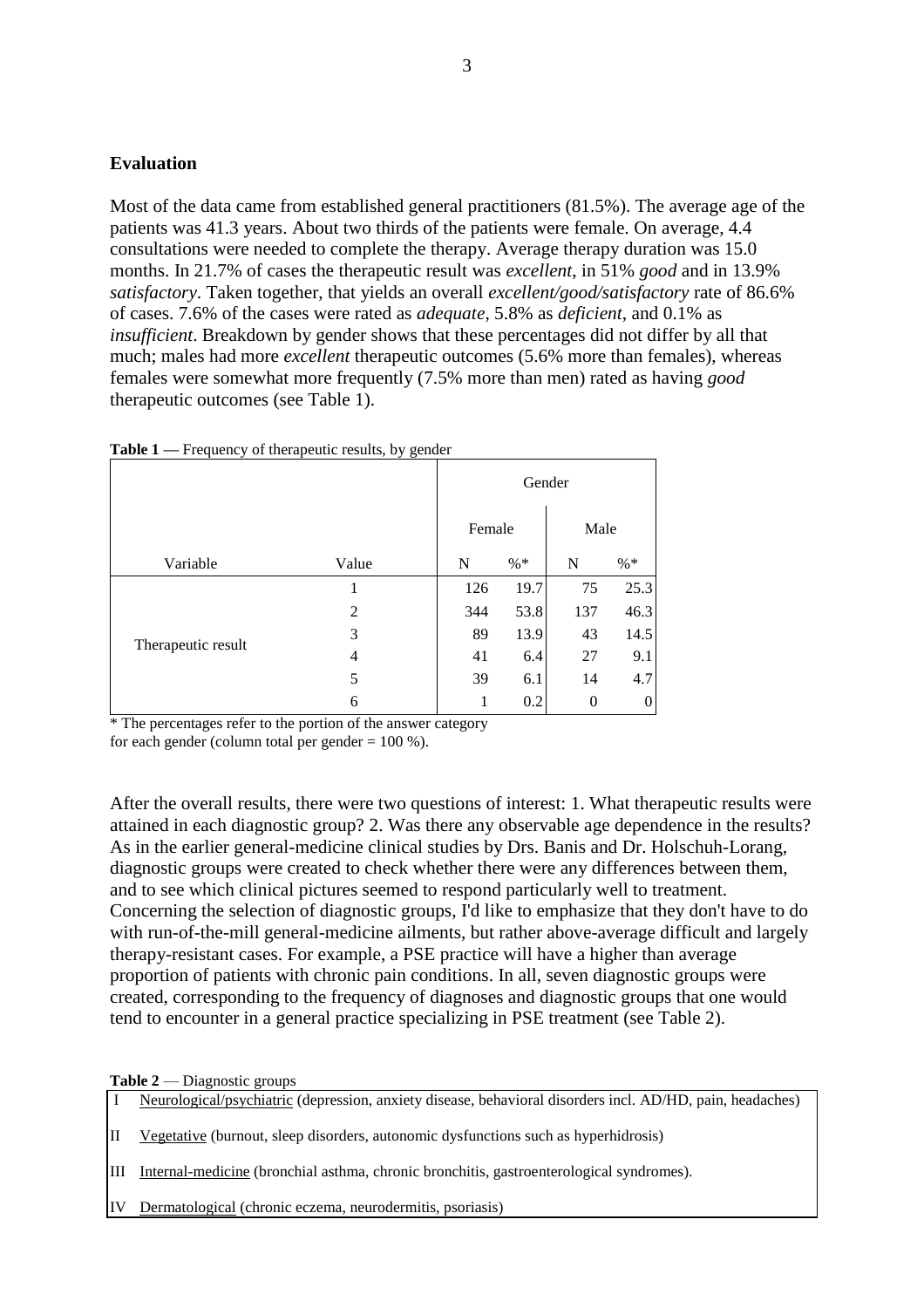- Oncological (alternative-medicine adjuvant therapy)
- VI Immunological (allergy, susceptibility to infection)
- VII ENT/gyn./urol./orthop. (chronic sinusitis, menstrual cramps, spinal-column syndrome)

Table 3 summarizes the therapeutic outcomes of all seven diagnostic groups as a bar chart. The differently-colored segments of each bar represent the percentage of patients in a result group for the respective diagnostic group. The result was "graded" using the German school grading system, ranging from 1 (*excellent*) to 6 (*insufficient*), which expresses numerically how successful the therapy was thought to be by therapist and patient at the end of therapy. In general, the therapeutic outcomes are relatively uniform in all diagnostic groups. If one defines the categories *excellent/good/satisfactory* as constituting therapeutic success, then the highest success rates were achieved in group II (vegetative), group III (internal medicine) and group V (oncological). The last-named diagnostic group involves subjective improvement and psychological stabilization; many cancer patients have a geographic stress problem which, when cleaned up, often feels very pleasant and beneficial to most patients. Cancer patients also have higher than average emotional stress, which can also be reduced by PSE. For internal-medicine cases, as well as autonomous vegetative regulatory disorders, emotional problems are known to play a major role, which explains the above-average positive therapeutic outcomes.



**Table 3 —** Therapeutic results based on grades [German School System] ranging from 1 (Excellent) to 6 (Insufficient) in the diagnostic groups I–VII for all test subjects. The last 2 bars refer to all diagnostic groups for children and teenagers.

## **Age-Dependency**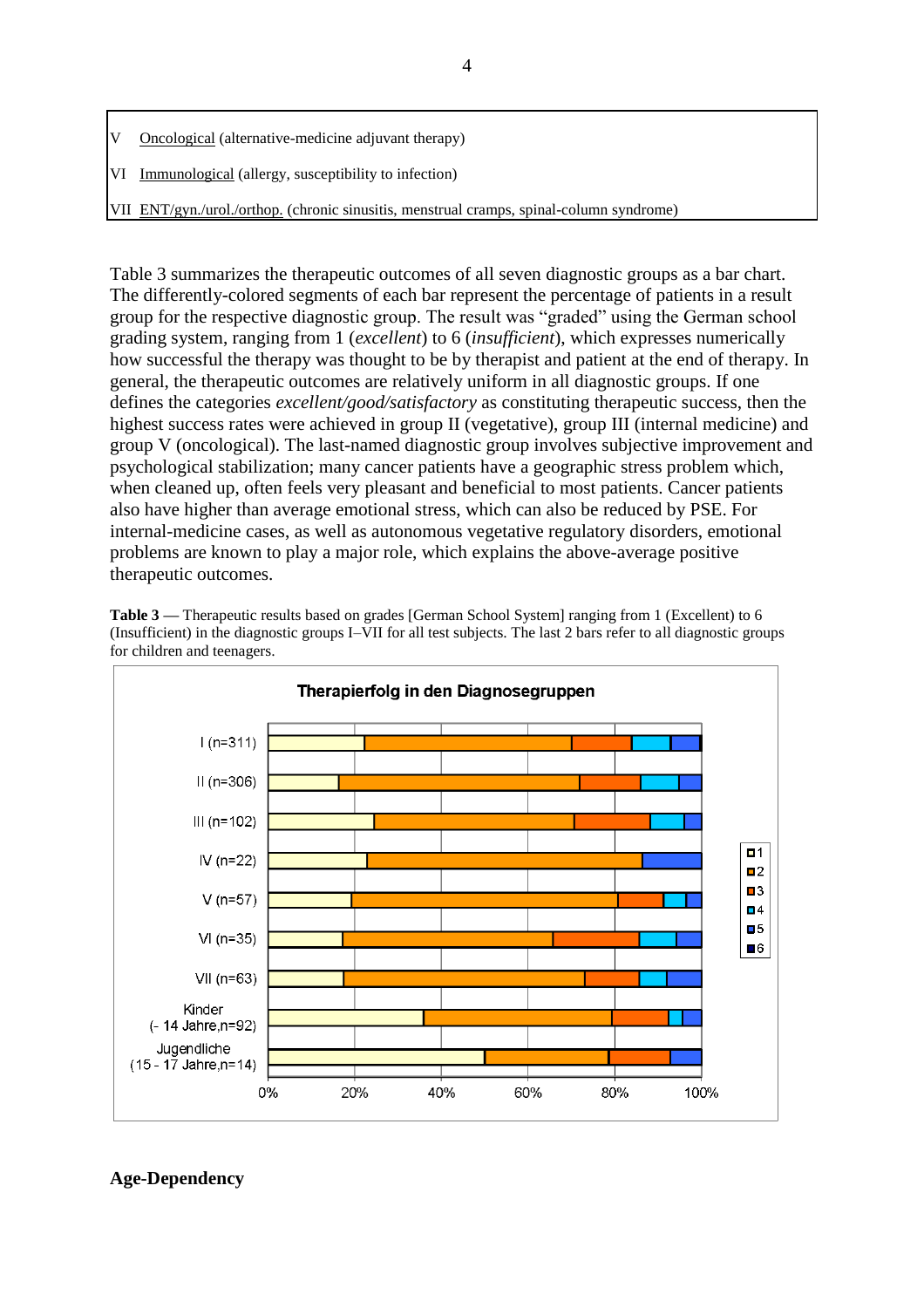PSE therapy exhibits a clear age dependency (see Table 4). In the group comprised of children and teenagers the rate of *excellent* therapeutic outcomes is higher than average (see Table 3), amounting to 35.9% for children and 42.9% for teenagers, and dropping to 20% in patients above the age of 50. This is in line with general clinical experience: young people respond more strongly to subtle-energy therapy than do adults.



**Table 4 —** Therapeutic results depending on age

### **Comparison with Other Studies**

To date, three clinical studies with a total of 1562 patients have been carried out on PSE. Since two of the studies have the same methodological approach and were performed similarly, and moreover shared a therapy duration of 15 months, it clearly makes sense to compare them. Critics are fond of insinuating that alternative-medicine procedures such as PSE only achieve random results. If this were true, one would expect the data to vary widely. Relatively uniform results, on the other hand, substantiate the efficacy of homeopathic and psychosomatic/subtle-energy therapeutic approaches. Table 5 displays the results of both clinical studies with respect to the numeric grades assigned at the end of therapy. Both studies achieved nearly the same *excellent* and *good* therapeutic outcomes (72.7% versus 70.5%). If one compares the *excellent/good/satisfactory* results, they are likewise very similar (86.5% versus 84.8%). In my opinion, this positive comparison validates the idea that PSE is based on principles that, although they can be observed and evaluated empirically in clinical practice, unfortunately cannot yet be understood or explained scientifically.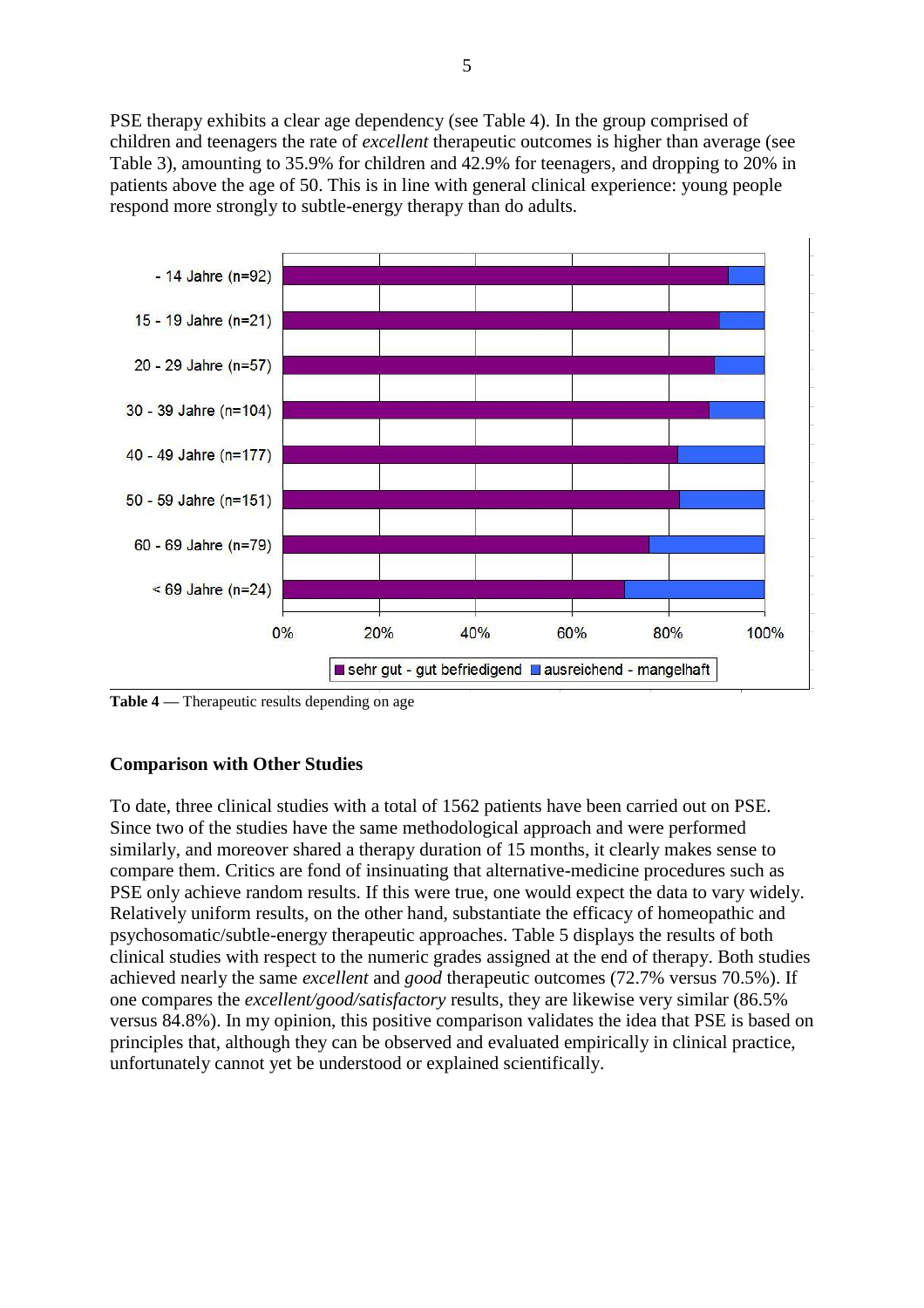|                | Online study |      |           | Dr. Holschuh-Lorang |
|----------------|--------------|------|-----------|---------------------|
| Result         | $N = 1002$   | $\%$ | $N = 224$ | $\frac{0}{0}$       |
| 1 Excellent    | 217          | 21.7 | 73        | 32.6                |
| 2 Good         | 511          | 51.0 | 85        | 37.9                |
| 3 Satisfactory | 139          | 13.9 | 32        | 14.2                |
| 4 Adequate     | 76           | 7.6  | 13        | 5.8                 |
| 5 Deficient    | 58           | 5.8  | 21        | 9.3                 |
| 6 Insufficient |              | 0.1  | $\theta$  | $\Omega$            |

**Table 5 —** Comparing therapeutic results of two clinical studies

### **Summary**

The therapeutic success of Psychosomatic Energetics (PSE) was evaluated in a multi-centric clinical study spanning four years,. Specially trained therapists from 11 clinical practices took part, most of them established general practitioners. In all, the data from 1002 patients after 15 months of therapy was evaluated. Every fifth patient had an *excellent* therapeutic outcome. Over half of the patients reported *good* results. Combining the *excellent*, *good* and *satisfactory* therapeutic outcomes yields a positive outcome in 86.5% of cases—i.e. the great majority of all patients felt that PSE had been beneficial. When you consider that PSE practices treat predominantly problem patients, the achieved therapeutic outcomes are even more impressive. PSE therapy has shown itself to be a reliable and effective alternativemedicine healing method that can be successfully applied in all current general-medicine clinical pictures. One sees particularly good therapeutic outcomes in children and teenagers, as well as in patients whose clinical picture has a psychosomatic component.